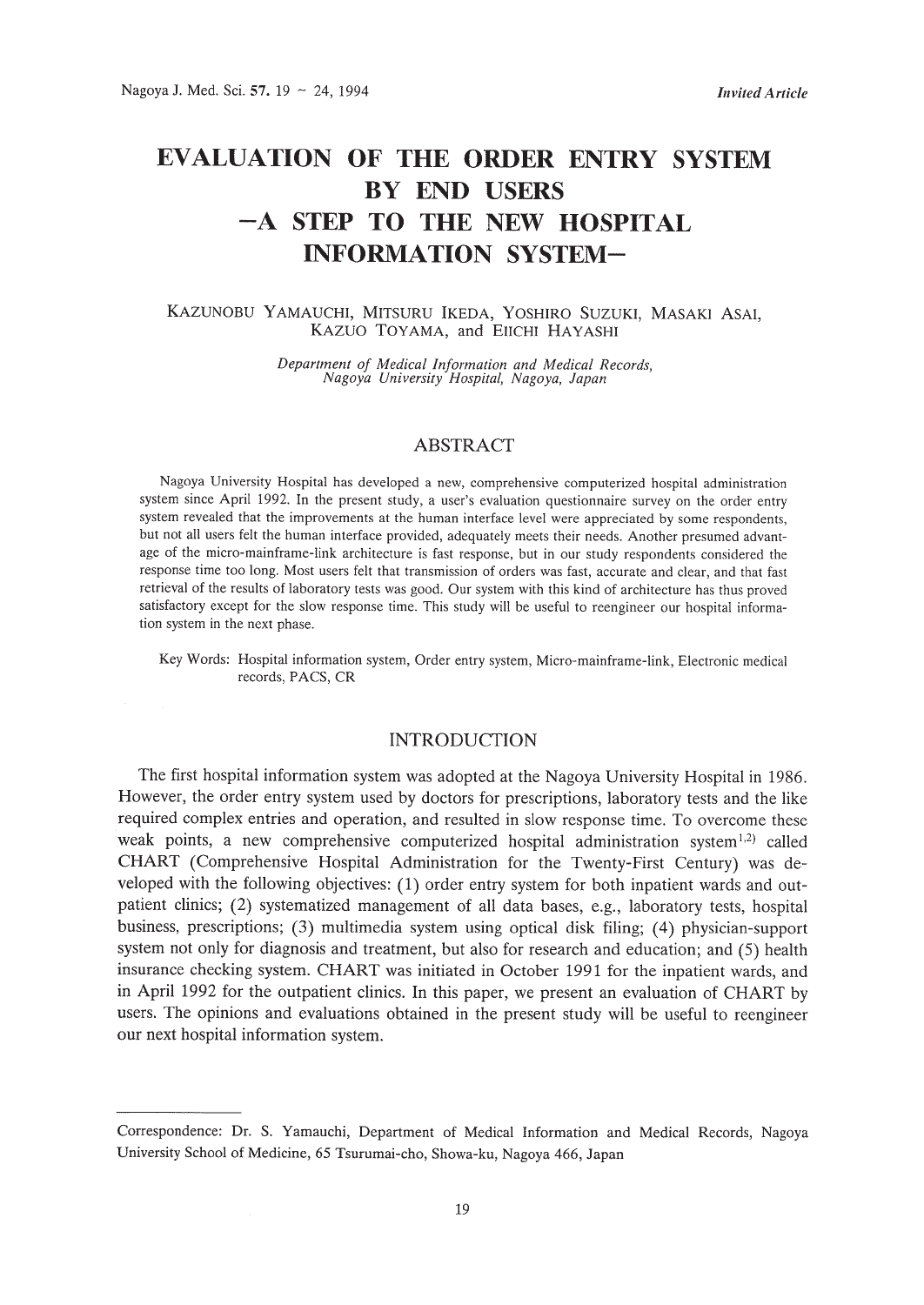#### SYSTEM CONFIGURATION

The CHART hospital information network is shown in Fig. 1. The system includes the order entry system, the system for each department, and the accounting system. These systems are linked to the CHART mainframe. Each department (i.e., hospital pharmacy, clinical laboratory, radiology, blood transfusion service, medical records, meal supply) has its own computer system. The physician's orders are for 1) prescriptions, 2) laboratory tests, 3) X-ray tests, 4) meals, 5) diagnoses, and 6) next clinic appointments. Orders for 1) prescriptions, 2) laboratory tests, 3) X-ray tests, and 4) meals are transmitted to the hospital pharmacy, the clinical laboratory, central block of radiology and meal supply department, respectively, and to the accounting system as well.

The mainframe is a Facom M770/8 with 96 MB memories. The 227 terminal computers (FMR-50TXs) are connected to the mainframe via Fujitsu's DSLINK (transmission speed: 10 Mbps). Inpatient wards have 80 terminals, and outpatient clinics have 147 terminals. An FMR-50TX is composed of a 32-bit CPU (386TM) with RAM (2 MB), hard disk (40 MB), CRT display, keyboard, and card reader. Computer operating systems used are an MSP for the mainframe and MSDOS for terminals.

Hospital beds numbered 922 and annual discharges were 7,155 with an average 1,909 outpatients per day in 1992.

## MICRO-MAINFRAME-LINK

One of the outstanding CHART features is host-personal computer links (micro-mainframelink) which assure rapid response time and user-friendly input, because most processing is done at the terminals so as to be customer-compliant; only finalized data are transmitted to the host computer.<sup>3,4)</sup> The use of personal order sets is possible, which allows physicians to customize, by patient or patient type, a list of commonly ordered items.



Fig. 1. The CHART hospital information network and micro-mainframe-link architecture.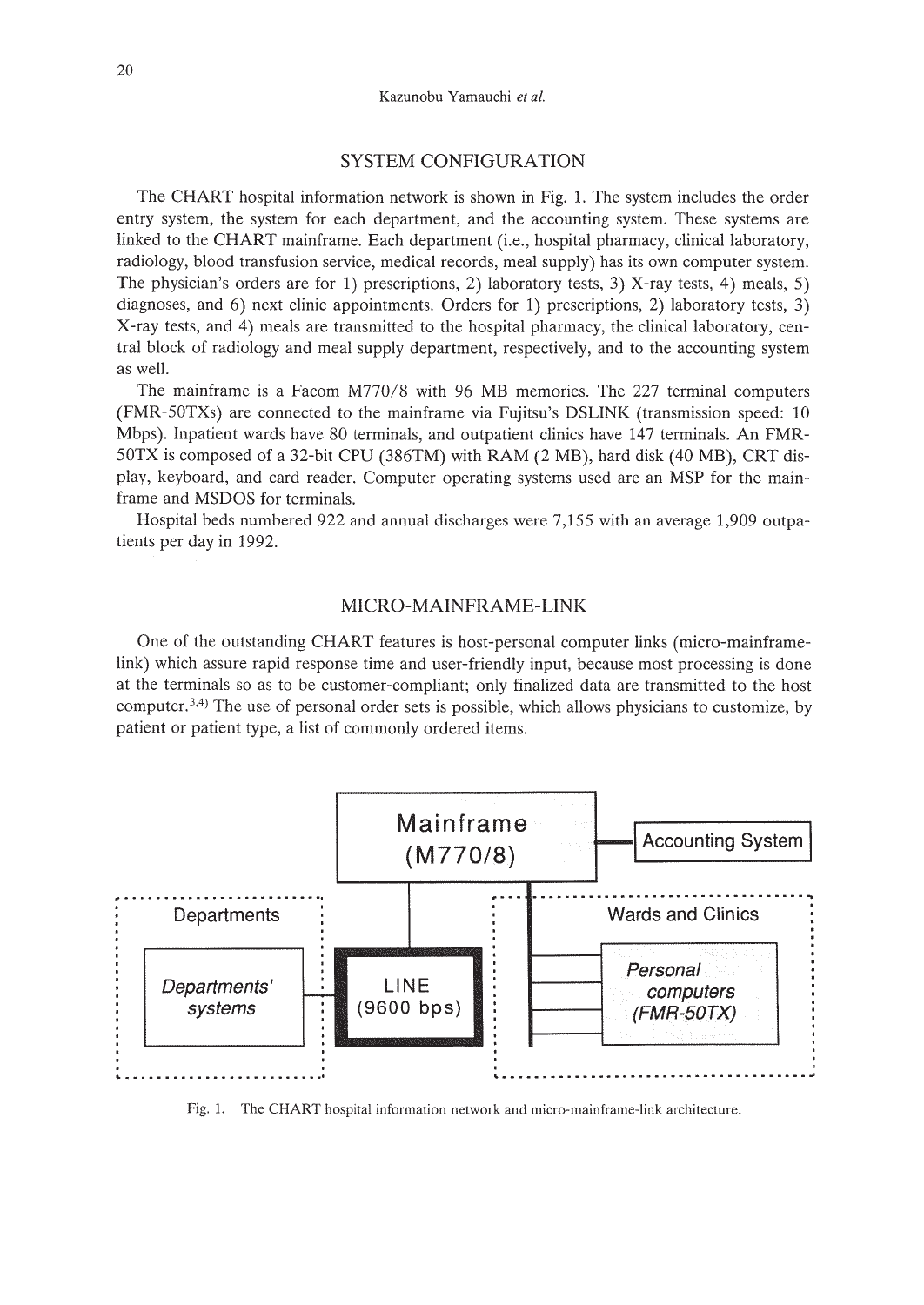#### USER'S ASSESSMENT OF HOSPITAL INFORMATION SYSTEM

Three months after introduction of the order entry system, the following inquiries were made of 487 physicians and 505 nurses; 241 physicians and 405 nurses answered. Questions covered three main areas: 1) assessment of each ordering system ( $\odot$  frequency of use;  $\oslash$  the manipulation of the terminal computer;  $\circled{3}$  functional aspects;  $\circled{4}$  response time;  $\circled{5}$  later usage of the data), 2) general assessment (22 items shown in Fig. 3), and 3) opinions.

Of the 241 physician respondents, 215 regularly used the order entry system. As to usability of the system, 6% of these 215 respondents felt the system operated "well," while 32% of them felt it operated "poorly" (Fig. 2). As to functional aspects of the system, 5% of the 215 physicians considered the system "good," and 29% of them found it "poor." Regarding response time, only 3% of the respondents expressed a positive opinion, while 61% expressed a negative opinion, indicating that response time is slower than expected (Fig. 2). Thirty-six percent of the respondents indicated they would use the data for research or education later, while 26% answered they would not. Nurses answered they often used the meal order system  $(61\% \text{ of } r)$ spondents) and the laboratory test results retrieval system (68% of respondents).

In the general assessment of the system, high scores were obtained for the easy reference (accessibility) to test results (Fig. 3), as well as for storage, clarity and utilization of data. Lower scores were given for some system-downs of the CHART system and computer-related stress involved in manipulation of the terminal computers (Fig. 3).

The user assessment showed that the good points of the order entry system were 1) accessibility of laboratory test results, 2) data storage, and 3) clarity and accuracy of data. Some physicians recognized that the system saves processing time. The disadvantages of the order entry system mentioned were 1) troublesome manipulation of keyboards inducing computer-related stress, and 2) wasted time compared with written entries on paper charts, thereby causing 3) less time for doctors with patients (Fig. 3).



Fig. 2. Physicians' assessment of usability, functional aspects and response time of the order entry system. Sixty-one percent of respondents were displeased with response time.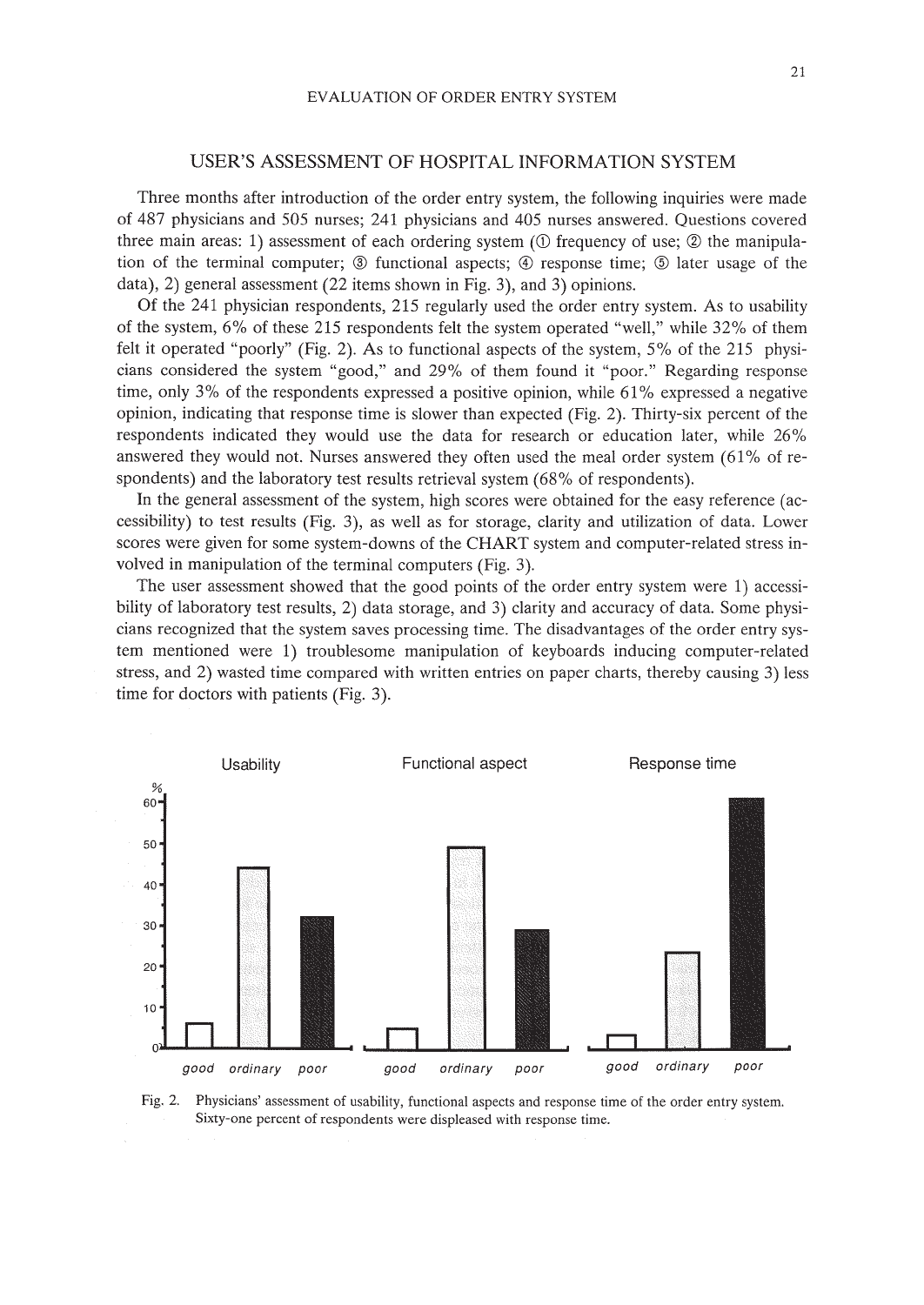

Fig. 3. General assessment of CHART system by physicians.

#### DISCUSSION

This investigation was performed three months after the new order entry system went into operation. Although users were not accustomed to operating the terminal computers at that time, they recognized the advantages of the hospital information system, transmission of accurate information, speed and clarity. All orders were switched from the paper slip (OCR sheets) system to terminal computer operations in three months. If we were to ask the same questions now, keyboard manipulation would probably pose less of a problem because everyone is more accustomed to the system. Although the slow response time of the terminal computers has been pointed out, before introduction of the system we assumed that the slowest response time would be at most 2 sec. However, the actual slowest response time was found to be 1 min at the peak hospital operation time, from 10 to 11 o'clock in the morning. This occurred when the terminal computer had to access files on prior prescriptions in the mainframe. For the time being, there is no effective way to solve the slow response time except by avoiding the concentration of patients in the morning by using an appointment system, or by introducing more sophisticated mainframe and terminal computers with greater processing ability. In our next system, we plan to introduce a three-layered architecture (mainframe-client-server computer system), in which most tasks will be performed by the client and server computer system, thereby assuring faster response time (Fig. 4).

Users complained that the system had too many problems even in the early introductory stages from October 1991 to March 1992. Four of the five times our system was down were due to program bugs in the order entry system. The other was due to a shortage of RAM memory in the mainframe. Downs due to program bugs occurred when a new computer program was installed for minor changes. After April 1992, large system-downs decreased. When such occurred, however, in order to maintain hospital business, we used the so-called OCR (optical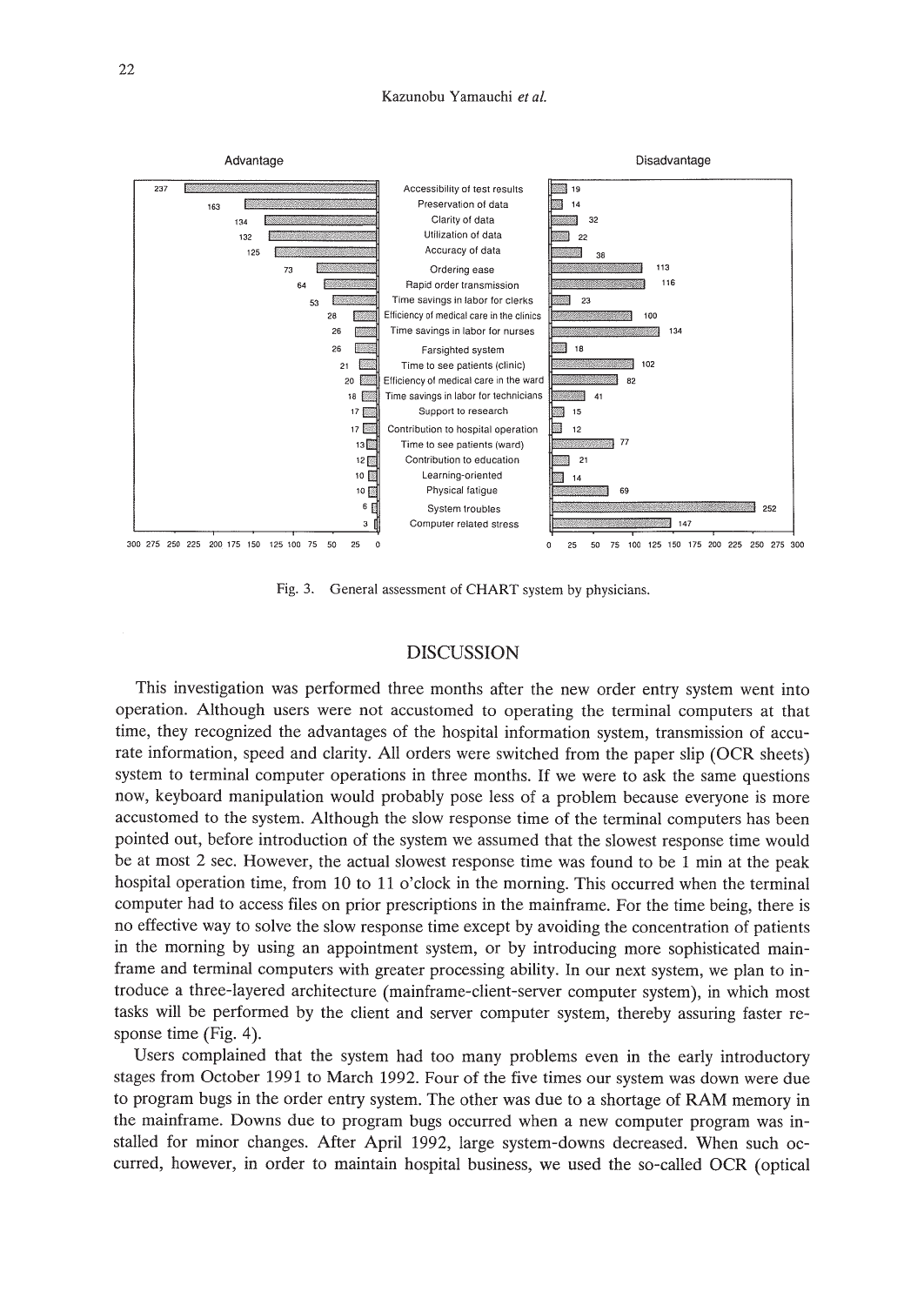

Three-layer architecture of planned hospital information system

Fig. 4. The planned hospital information system. System hardware will have a three-layer architecture (mainframe, client, and server system).

character reader) sheets, which had been used when the first computer system came on line in 1986.

The responses to the present survey of physicians and nurses revealed that the hospital information system is for the most part useful. However, the hospital's primary "customer" is the patient; information systems need to be customer-oriented.<sup>5)</sup> After CHART was introduced, most patients noticed less waiting time at the hospital pharmacy and found it easier to see doctors and have clinical tests done. In the next stage, a patient survey should be conducted.

One of the main objectives of our hospital information system has been to achieve a multimedia system using optical disk filing. We reported elsewhere the development of our optical diskbased imaging system of clinical charts.<sup>2,6,7)</sup> PACS (picture archiving and communication systern) also uses the optical disk filing system, and a test run between the central block of radiology and the radiologist laboratory started in 1989. 10) Computed radiography (CR), a method to digitize X-ray images, magnetic resonance, computed tomography, ultrasonography, and nuclear medicine, and to permit the electronic storage of pictures, is the essential technology used in PACS. At present, 50% of X-ray pictures and 100% of the computed tomograms are digitized and stored in our optical disk filing system. But digitized X-ray data so far have only been transmitted between the central block of radiology and the radiology laboratory. Basic experiments on image compression, $s$ ) observer performance reading CT images, $s$ <sup>9</sup>) and so on are also being conducted to create a hospital intelligent information system.<sup>10,11</sup>) PACS will actually serve as a third hospital information system to link the central block of radiology, the radiology department and orthopedic surgery, using a large-infrastructure network.

We believe that the ultimate purpose of the hospital information system is to keep electronic medical records covering all patient-related system operations, including all medical information currently in written records.<sup>12)</sup> In our system only 24% of the clinical charts has been digitized, and the rest, most in the form of descriptive and handwritten documents of physicians and nurses, has remained undigitized.<sup>13)</sup> Although the development of a system to digitize the handwritten data is important, the essence of the current problem is that much of the data is only "unstructured narrative." Words are not structured into information readily useful for clinical